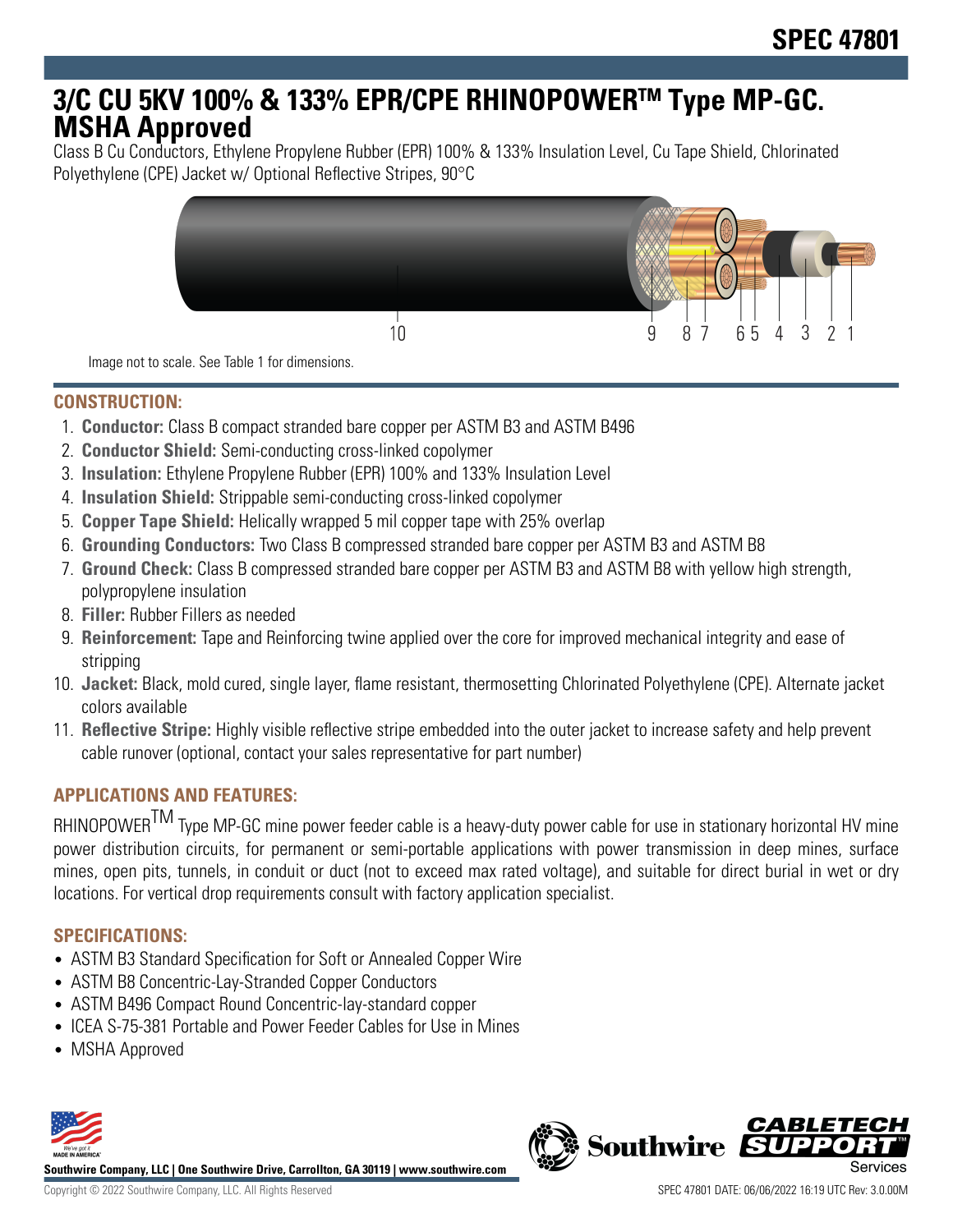# **SAMPLE PRINT LEGEND:**

SOUTHWIRE (R) RHINO<sup>TM</sup> BRAND CABLE # AWG 3/C COMPACT CU TYPE MP-GC 5000V 100% OR 133% INS. LEVEL P-07-K140017 MSHA

#### **Table 1 – Weights and Measurements**

| <b>Stock</b><br>Number | Cond.<br>Size  | Cond.<br>Number Strands | Cond. | Diameter<br>0 <sub>ver</sub><br>Conductor | Insul.<br><b>Thickness</b> | Diameter<br>Over<br>Insulation | Size           | <b>Ground</b> Ground<br>Strands | Ground<br>Check<br><b>Size</b> | Ground<br>Check<br><b>Strands</b> | Ground<br><b>Check</b><br>Insulation<br><b>Thickness</b> | Jacket<br><b>Thickness</b> | Approx.<br>OD | Approx.<br>Weight |
|------------------------|----------------|-------------------------|-------|-------------------------------------------|----------------------------|--------------------------------|----------------|---------------------------------|--------------------------------|-----------------------------------|----------------------------------------------------------|----------------------------|---------------|-------------------|
|                        | AWG/<br>Kcmil  | No.                     | No.   | inch                                      | mil                        | inch                           | AWG            | No.                             | <b>AWG</b>                     | No.                               | mil                                                      | mil                        | inch          | lb/1000ft         |
| TBA                    | 6              | 3                       | 7     | 0.169                                     | 90                         | 0.385                          | 10             | 7                               | 10 <sup>1</sup>                | 7                                 | 30                                                       | 110                        | 1.21          | 950               |
| TBA                    | 4              | 3                       | 7     | 0.213                                     | 90                         | 0.429                          | 8              | 7                               | 8                              | $\overline{7}$                    | 45                                                       | 110                        | 1.32          | 1250              |
| TBA                    | $\overline{2}$ | 3                       | 7     | 0.268                                     | 90                         | 0.484                          | 6              | 7                               | 8                              | 7                                 | 45                                                       | 110                        | 1.45          | 1660              |
| TBA                    |                | 3                       | 19    | 0.299                                     | 90                         | 0.515                          | 5              | 7                               | 8                              | 7                                 | 45                                                       | 110                        | 1.53          | 1940              |
| TBA                    | 1/0            | 3                       | 19    | 0.336                                     | 90                         | 0.552                          | 4              | 7                               | 8                              | 7                                 | 45                                                       | 110                        | 1.63          | 2290              |
| 57841001               | 2/0            | 3                       | 19    | 0.376                                     | 90                         | 0.592                          | 3              | 7                               | 8                              | 7                                 | 45                                                       | 110                        | 1.74          | 2730              |
| 58691299               | 3/0            | 3                       | 19    | 0.423                                     | 90                         | 0.639                          | $\overline{2}$ | 7                               | 8                              | $\overline{7}$                    | 45                                                       | 140                        | 1.88          | 3290              |
| TBA                    | 4/0            | 3                       | 19    | 0.475                                     | 90                         | 0.691                          |                | 19                              | 8                              | 7                                 | 45                                                       | 140                        | 2.00          | 3930              |
| 58701399               | 250            | 3                       | 37    | 0.52                                      | 90                         | 0.736                          | 1/0            | 19                              | 8                              | 7                                 | 45                                                       | 140                        | 2.13          | 4580              |
| TBA                    | 300            | 3                       | 37    | 0.57                                      | 90                         | 0.786                          | 1/0            | 19                              | 8                              | 7                                 | 45                                                       | 140                        | 2.25          | 5190              |
| TBA                    | 350            | 3                       | 37    | 0.616                                     | 90                         | 0.832                          | 2/0            | 19                              | 8                              | 7                                 | 45                                                       | 140                        | 2.35          | 5940              |
| TBA                    | 400            | 3                       | 37    | 0.659                                     | 90                         | 0.875                          | 3/0            | 19                              | 8                              | 7                                 | 45                                                       | 140                        | 2.45          | 6740              |
| TBA                    | 450            | 3                       | 37    | 0.7                                       | 90                         | 0.916                          | 3/0            | 19                              | 8                              | 7                                 | 45                                                       | 140                        | 2.55          | 7340              |
| TBA                    | 500            | 3                       | 37    | 0.736                                     | 90                         | 0.952                          | 4/0            | 19                              | 8                              | 7                                 | 45                                                       | 140                        | 2.64          | 8180              |

All dimensions are nominal and subject to normal manufacturing tolerances

◊ Cable marked with this symbol is a standard stock item